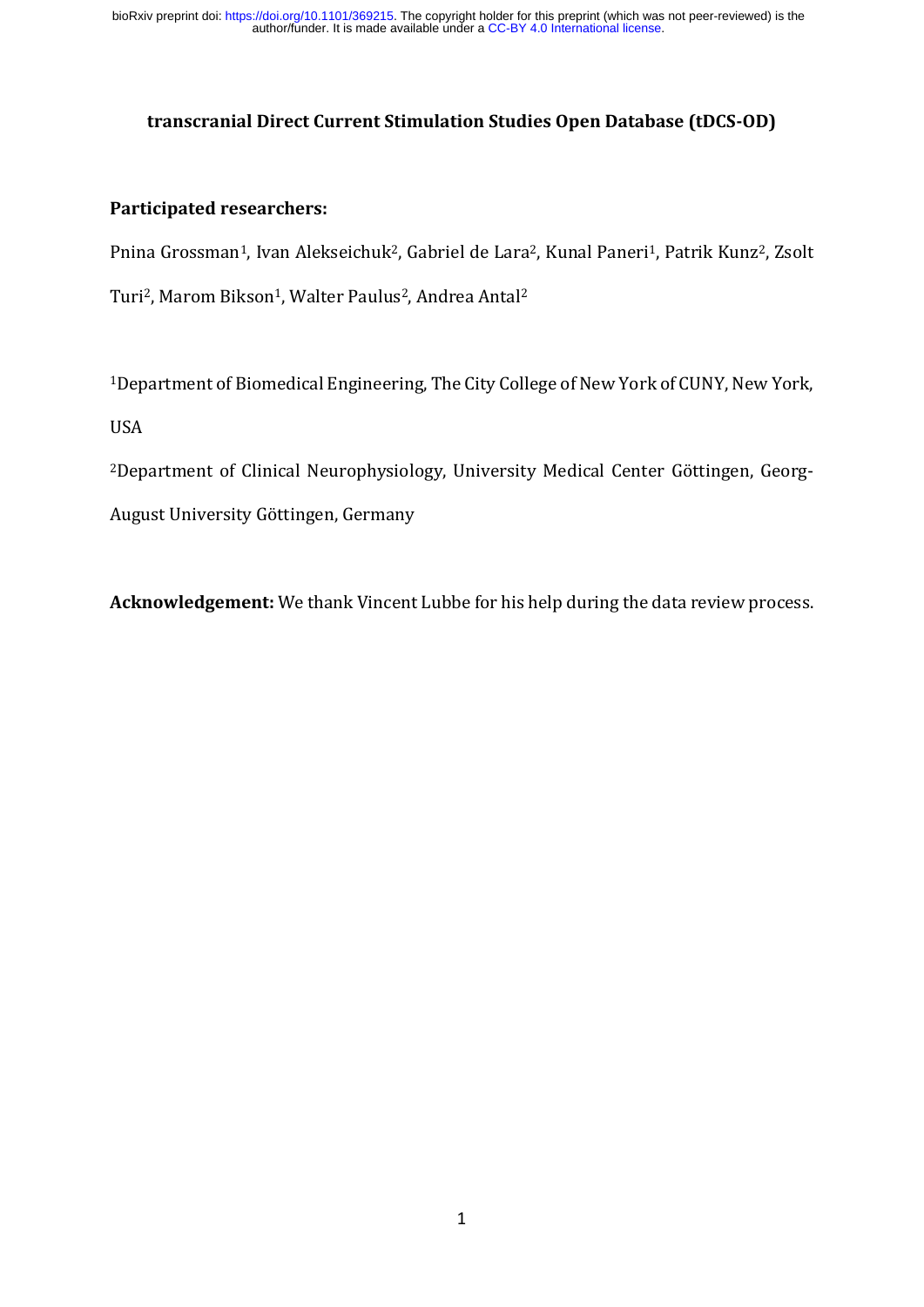#### **Abstract**

Transcranial direct current stimulation (tDCS) is increasingly evaluated for a myriad of clinical indications and performance enhancement mainly related to cognitive and motor applications. As a result tDCS has been tested with diverse inclusion criteria and subject populations. tDCS is customized for applications by many factors, including stimulation dose (montage, current, time), associated training and subject inclusion/exclusion criteria. The rapid proliferation of applications, technological advancements and emerging scientific discoveries presents challenges to the organization and consolidation of tDCS data – which can lead to scientific, clinical and public confusions. In this paper, we develop a system to summarize and consolidate methodological aspects of tDCS, concentrating on study design and the physical parameters of the stimulation. We introduce a community-driven, open access database, where these parameters, including stimulation intensities, duration, electrode sizes, montages, and subject information, are noted for relevant tDCS publications. The transcranial Direct Current Stimulation Studies Open Database (tDCS-OD) (http://tdcsdatabase.com) will support constructive dialogue on research and clinical tDCS applications, critical evaluation of past work, and identification of promising protocols, while reducing ambiguity about stimulation methodology. The database design allows ongoing updates and editing, with transparent version control. At the moment, the database includes information about 56,613 tDCS sessions.

### **Introduction**

Non-invasive neuromodulation using transcranial direct current stimulation (tDCS) provides researchers and medical scientists with a tool to probe and modify brain functions to treat neuropsychiatric conditions. Due to its apparent simplicity [1],

2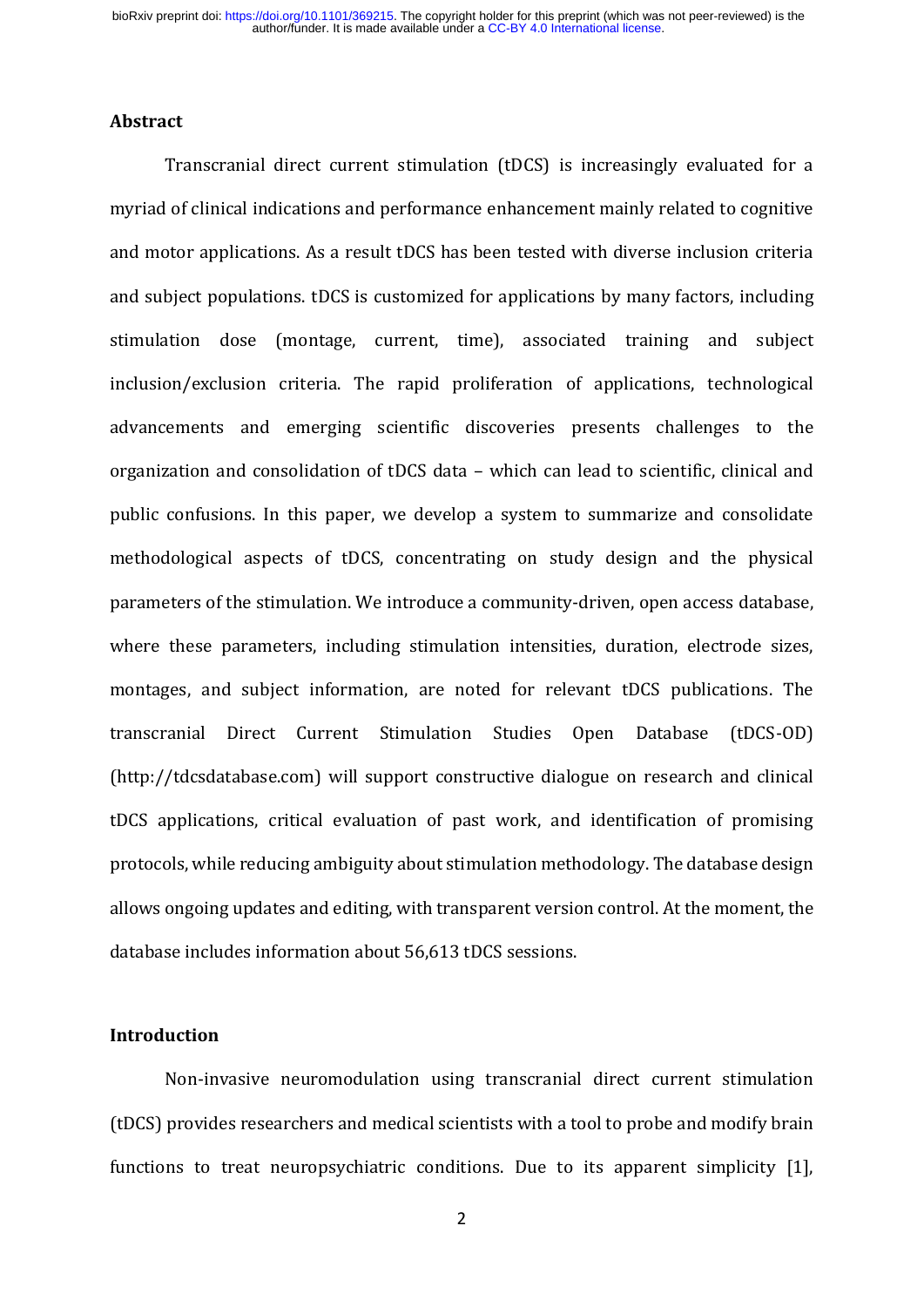tolerability [2];[3], accessibility [4], safety [2] and potential benefits, the use of tDCS is further increasing. While until 2005, the aggregated number of published tDCS papers was  $\sim$ 300, a decade later  $\sim$ 3000 articles have been published from teams around the globe. The increase in study volume and breadth went along with a large and diverse volume of published tDCS trials [2];[5];[6];[7];[8];[9]. The proliferation of tDCS studies has created challenges for aggregating data, but also an opportunity to consolidate experience.

Over a decade of research efforts have supported mechanistic understanding of tDCS, optimized stimulation protocols, and improved reproducibility and standardization [10];[2];[11]. Nevertheless, alongside accelerated interest in tDCS, many scientific and methodological caveats have emerged, which engender closer examination of longstanding assumptions and suggest the need for a more nuanced trial design [12];[13];[14]. tDCS has a parameter space of dose, with the behavioral task and inclusion criterion increasing dimensionality. Precisely because tDCS outcomes are considered nuanced to protocol design, the considerable variation in stimulation parameters and protocols poses a challenge to the identification of the most promising protocols and convergence upon standard methodologies.

To help address this problem, we introduce here a new, open access communitydriven database (http://tdcsdatabase.com). There the stimulation parameters, including the intensity, duration, electrode size, montage, number of participants/patients etc., are tabulated – supporting study identification and meta-analysis across research studies meeting specific trial design criterion. Precise cataloging of past methods underpins review, replication, and design of tDCS trials. We encourage scientists to use the database and to further improve its efficacy by editing and correcting tentative errors. Online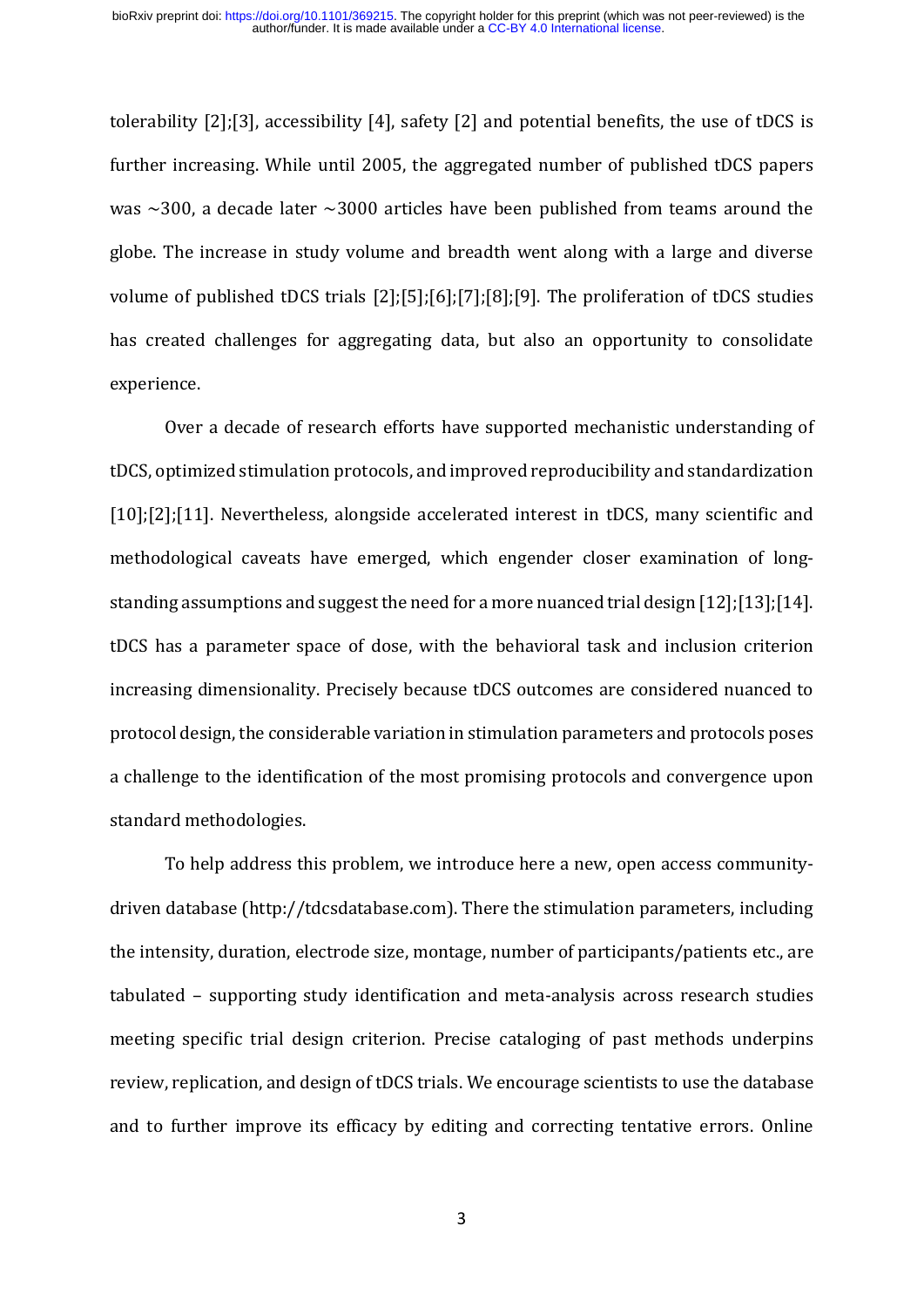instructions are available. As a transparent and collective effort, this database will support ongoing rigorous advancement of the field.

## **Methods**

The methods herein described serve to 1) explain the structure of the database (i.e. parameters indexed for each publication); 2) our process of data aggregation as a detailed guidance document for ongoing contributions from members of the scientific community in updating the online database; and 3) outline our methods for initially populating the database with some illustrative analysis.

#### *Database structure and population*

A python script was created to search the PubMed database for the keywords "transcranial direct current stimulation". Basic information about the paper (e.g. title, authors, publication date) was automatically extracted by script and entered into the database. Strict inclusion criteria for the tDCS database are published scientific papers (or any format including original articles, review, editorials, case-reports, book chapters) with a unique PMID or ISBN identifier.

The database will be repopulated monthly, on the first day of each month. To do so, the python script will search PubMed for any articles published between the previous update and the date on which the database is being repopulated. As the tDCS Open Database may be used in subsequently (published) analysis, the database will include monthly "save points." On the first of each month, before the database is updated, the website will create a permanent record of what was in the database at that time. These records can then be checked against any publications that cite the database to verify the complete data included at the time of citation.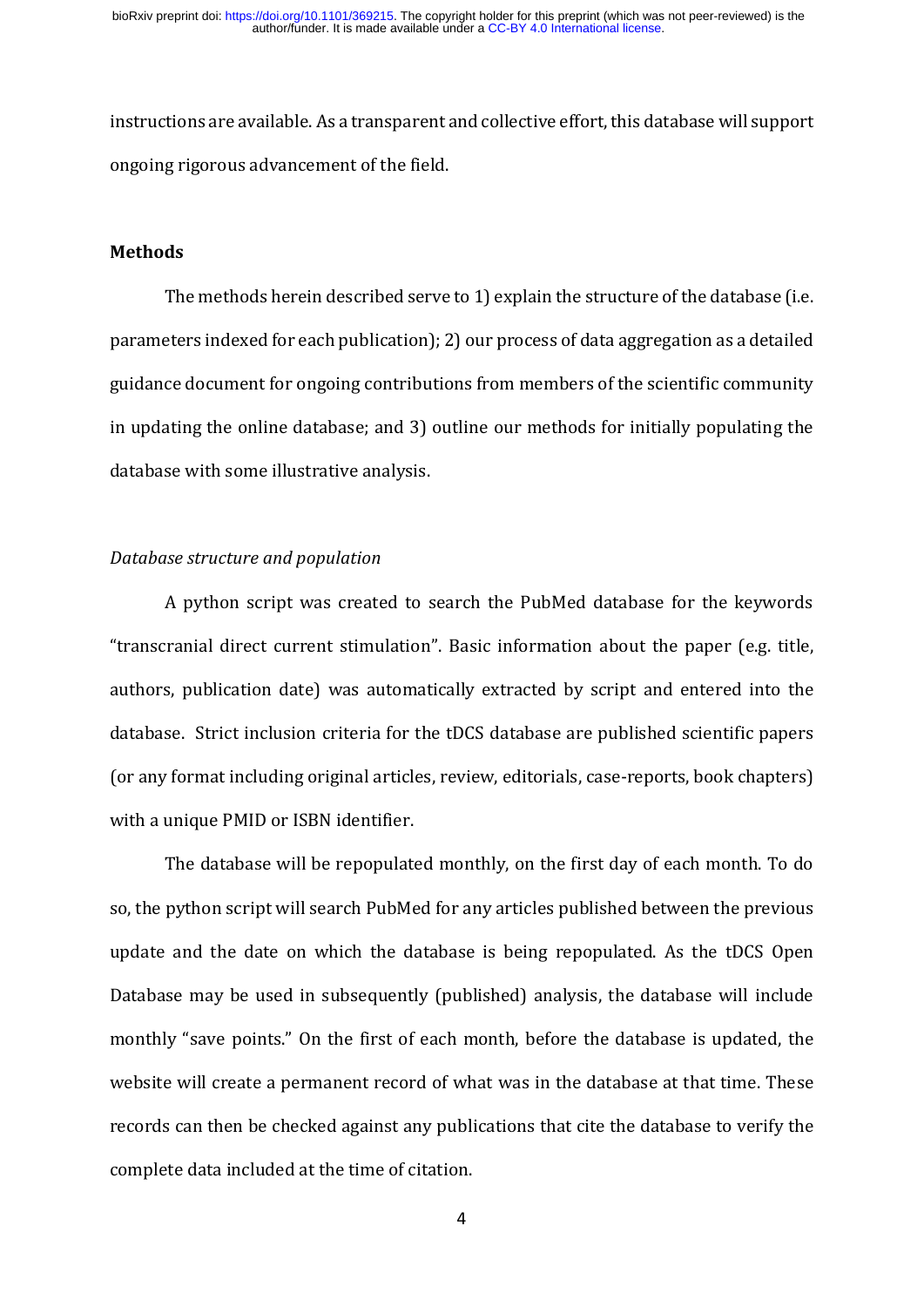#### *Data aggregation process*

An automatic search of databases for the keywords chosen returns many articles not relevant for the tDCS database. A "relevance" category is included for each paper with three options: "relevant", "not relevant", or "relevance unspecified". New papers that are automatically added will be categorized as "relevance unspecified" by default. Papers that, upon examination, are found to be not relevant for the purpose of the database (i.e. do not meet the inclusion criteria given below) are not deleted, as they could then be re-added later by python script update function or manually by a user. And indeed, the record and rational for the study exclusion from subsequent analysis should be saved. Instead, these irrelevant articles are kept in the system but marked as "not relevant". Marking a paper as "not relevant" requires the editor to input a reason that a paper is not relevant e.g. "Review without new session data", "Not tDCS", "Not peer reviewed scientific paper", "Not human subjects".

The criteria for papers to be marked "relevant" were as follows: papers needed to have (1) used tDCS, (2) been peer reviewed, (3) been tested on human subjects, (4) reported at least one original session, (5) reported all or meaningful details on dosage.

Papers that meet these criteria for relevance are manually analyzed by editors of the website to extract relevant data from them. These data include information on each experiment performed using tDCS. The information on experimental procedure includes the current at which tDCS was administered (measured in milliamperes), the duration of the tDCS session (measured in minutes), the electrode sizes (measured in  $cm<sup>2</sup>$ ), and positions of each electrode (in EEG 10-20 format where applicable) with an indication of what type (nominally active, nominally return, unspecified or other) the authors considered each electrode. Variations in any of these four fields are considered and noted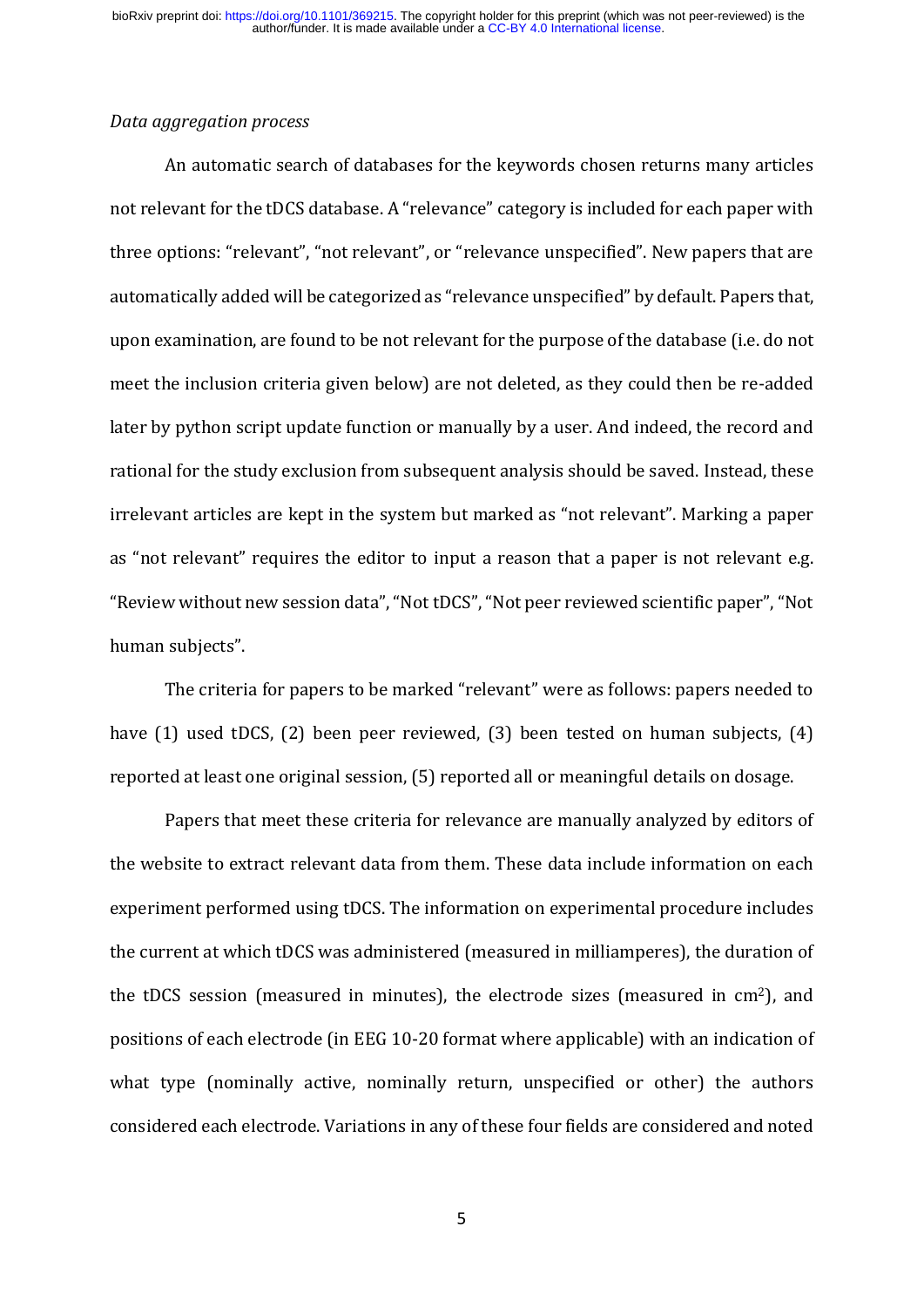as separate experiments within the same study, even if both experiments are in the same subject group.

For each experiment, demographic information about the subjects is included, provided that this information was in the paper. The demographic information includes the number of subjects in each experiment, their gender, and their age, measured by average and standard deviation, and/or range. To account for the fact that some papers use the same subjects in different experiments and some use entirely different subjects, the total number of subjects and their gender is also collected, as well as the total number of subjects with any medical condition. In the case that demographic information was only provided for all subjects, it is assumed that this information can be applied to subjects in individual experiments. It is also noted for each experiment whether there was a control group who received sham tDCS, as well as if there were any subjects in repeated sessions, defined as more than 4 sessions in a given week, and, if so, how many weeks of repeated sessions there were. This threshold for repeated is arbitrary, and future versions of the database will make this threshold selectable in search. A total number of sessions is calculated for each experiment by taking every subject who received non-sham tDCS and multiplying this by the number of non-sham tDCS sessions they received.

Relevant papers must include at least some new tDCS session data. For example, a meta-analysis of prior studies which includes no previously unpublished data would not be marked "relevant". However, a review which has some (e.g. 1 session or more) original data can be marked "relevant", with commentary as needed on the selection of only new sessions. Any commentary should clearly explain the logic used to determine which sessions are new vs overlapping with prior publications in the effort to ensure only session not already counted in the database in prior publications are counted for the review. A paper that aggregates tolerability results across studies would only be marked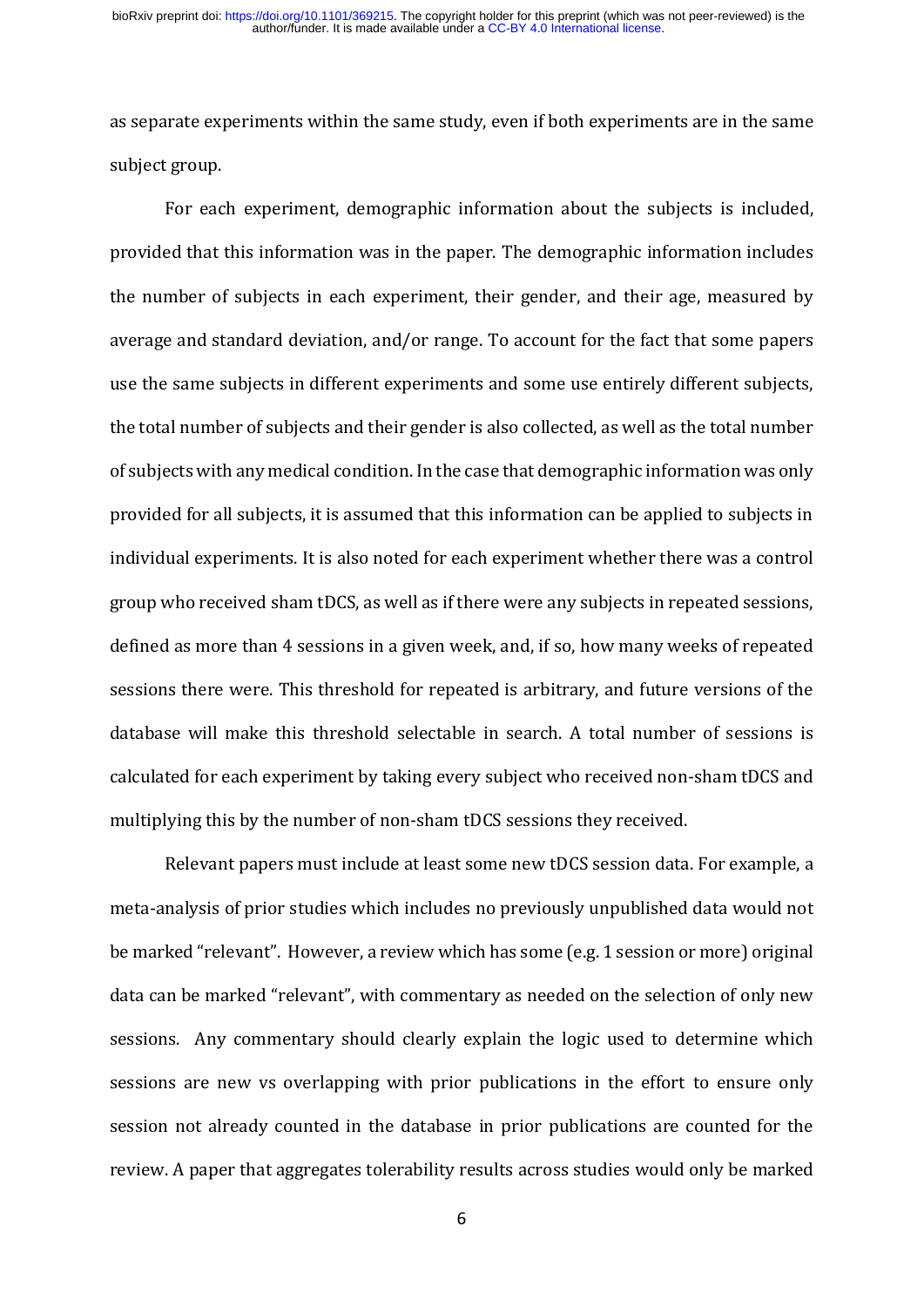"relevant" for new subjects not otherwise reported, meaning a tolerability review that only summarizes data collected from subjects including in prior publications would not be scored as including any new subjects. Still, in such cases, it is again useful to use the comment section to explain this decision and moreover to list the original. Thus, comments on papers considered "not relevant" provide important content to the database record.

## *Website structure*

The database can be accessed at tdcsdatabase.com. Accessing the database and downloading all content does not require registration or an account. For editing, users will register with their email address (which is not public) and choose a publicly visible user name. Once registered and logged in, the user can either submit edits for an existing entry, or add a new entry. All changes must be approved by a website administrator before they are accepted into the database. Once accepted, the entry will show that it was edited by a specific user on a specific date. The users can also access an account section of the website where they can edit their user information, and see if their edits to any entry were accepted by an administrator, and, if not, why the edits were not accepted. The website will feature step-by-step tutorials for how to correctly collect data from an article an entry on the website, as well as information callouts. A summary of how information should be collected is presented in Table 1 (with significantly more detailed and updated instructions available online).

| Table 1: Abridged Instructions for Entering Article Data into Database |  |  |  |
|------------------------------------------------------------------------|--|--|--|
|                                                                        |  |  |  |

| <b>Field</b> | <b>Instructions for filling out field</b>                                                     |
|--------------|-----------------------------------------------------------------------------------------------|
| PMID         | PMID given by the PubMed database. Once entered, this can be used to Auto-Populate the        |
|              | Title, Abstract, Authors, Year Published, DOI and Journal Keywords fields. If an article does |
|              | not have a PMID, the No PMID button must be pressed to fill out any of those fields manually. |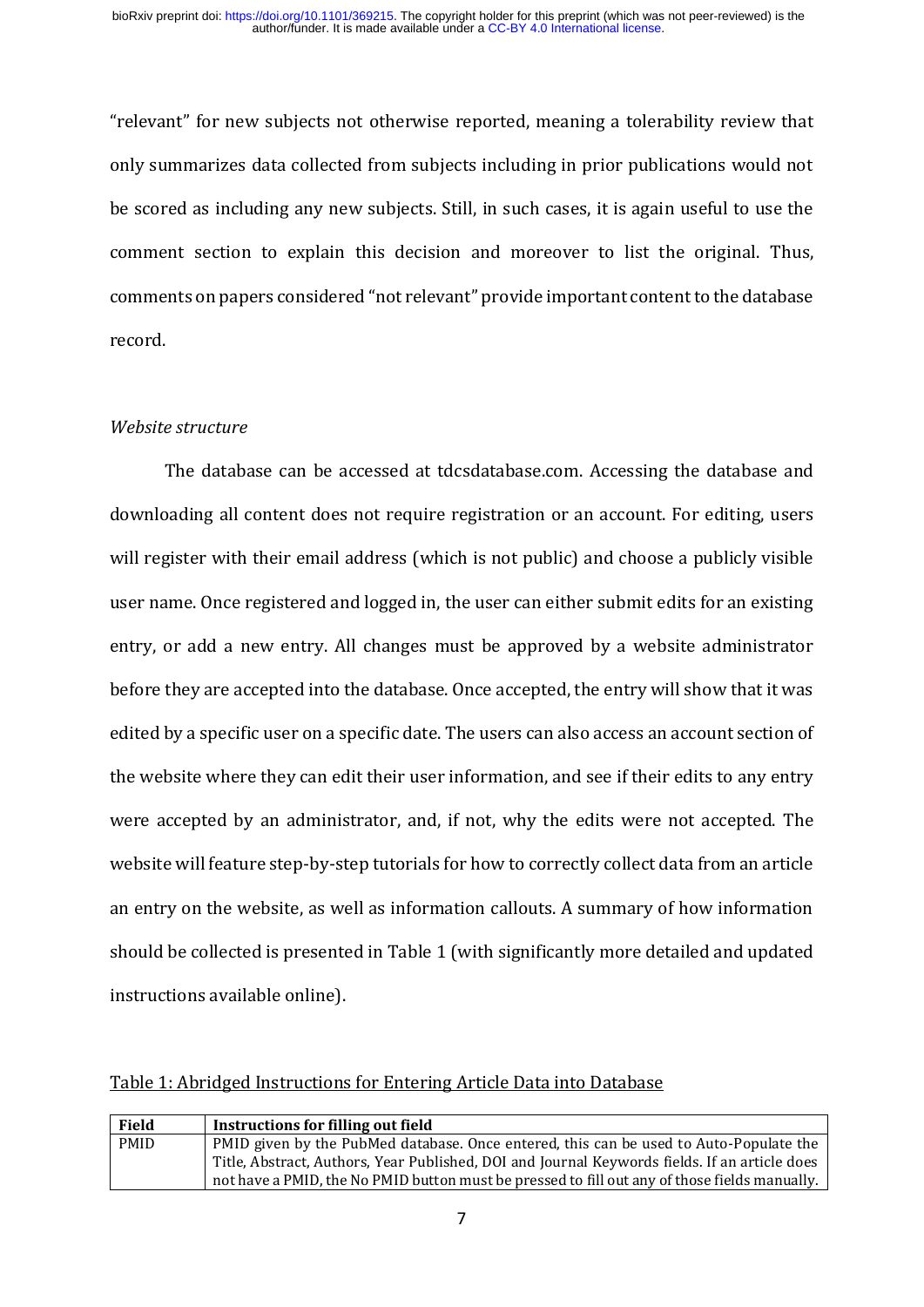| <b>Field</b>            | <b>Instructions for filling out field</b>                                                                                                                                                                                                                                                                                                                                                                             |
|-------------------------|-----------------------------------------------------------------------------------------------------------------------------------------------------------------------------------------------------------------------------------------------------------------------------------------------------------------------------------------------------------------------------------------------------------------------|
| Title                   | Title of article. Can be filled out manually or using Auto Populate with a valid PMID.                                                                                                                                                                                                                                                                                                                                |
| Abstract                | Abstract of article. Can be filled out manually or using Auto Populate with a valid PMID.                                                                                                                                                                                                                                                                                                                             |
| Authors                 | Authors of article, listed in the format "Last name, First initial". Can be filled out manually or                                                                                                                                                                                                                                                                                                                    |
|                         | using Auto Populate with a valid PMID.                                                                                                                                                                                                                                                                                                                                                                                |
| Year                    | Year article was published. Can be filled out manually or using Auto Populate with a valid                                                                                                                                                                                                                                                                                                                            |
| Published               | PMID.                                                                                                                                                                                                                                                                                                                                                                                                                 |
| <b>DOI</b>              | DOI. Can be filled out manually or using Auto Populate with a valid PMID. If article does not<br>have a PMID, this field will be mandatory.                                                                                                                                                                                                                                                                           |
| Journal<br>Keywords     | Keywords given on PubMed. Can be filled out manually or using Auto Populate with a valid<br>PMID.                                                                                                                                                                                                                                                                                                                     |
| Keywords                | Any additional keywords the user wants to apply to the article.                                                                                                                                                                                                                                                                                                                                                       |
| Relevant                | Determination of whether an article is relevant for the database. New articles will default to                                                                                                                                                                                                                                                                                                                        |
| for<br>database         | "unspecified." If examination of article reveals that article is relevant (papers needed to have<br>(1) used tDCS, (2) been peer reviewed, (3) been tested on human subjects, (4) reported<br>original sessions, (5) reported "meaningful" details on dosage) select relevant. If<br>examination of article reveals that article is not relevant, select "not relevant" and add reason<br>in "Private Note to Admin." |
| Reason                  | Reason for not including article in database if article is deemed not relevant by editor.                                                                                                                                                                                                                                                                                                                             |
| Article Not<br>Relevant |                                                                                                                                                                                                                                                                                                                                                                                                                       |
| Total # of              | Total number of subjects who received tDCS sessions in paper. Do not count subjects twice                                                                                                                                                                                                                                                                                                                             |
| Subjects in             | if they participated in two separate experiments. Do not count subjects if they only received                                                                                                                                                                                                                                                                                                                         |
| Paper                   | sham tDCS or were part of a control group that did not receive tDCS.                                                                                                                                                                                                                                                                                                                                                  |
| Total # of              | Total number of female subjects who received tDCS sessions in paper. Do not count female                                                                                                                                                                                                                                                                                                                              |
| Females in              | subjects twice if they participated in two separate experiments. Do not count female subjects                                                                                                                                                                                                                                                                                                                         |
| Paper                   | if they only received sham tDCS or were part of a control group that did not receive tDCS.                                                                                                                                                                                                                                                                                                                            |
| Subjects                | Total of number of subjects with a given medical condition. If a medical condition is not listed,                                                                                                                                                                                                                                                                                                                     |
| with<br>Medical         | fill out condition under other. Do not count subjects twice if they participated in two<br>separate experiments. Do not count subjects if they only received sham tDCS or were part of                                                                                                                                                                                                                                |
| Condition               | a control group that did not receive tDCS.                                                                                                                                                                                                                                                                                                                                                                            |
| Experiment              | Conditions under which subjects received tDCS sessions. If current, duration, electrode                                                                                                                                                                                                                                                                                                                               |
| #1                      | placement or electrode size varied, add another experiment. All relevant papers must have                                                                                                                                                                                                                                                                                                                             |
|                         | at least one Experiment.                                                                                                                                                                                                                                                                                                                                                                                              |
| Current                 | The current at which non-sham tDCS sessions were conducted for this experiment, given in                                                                                                                                                                                                                                                                                                                              |
| (mA)                    | milliamperes. There is no need to indicate if current was ramped-up/ramped-down.                                                                                                                                                                                                                                                                                                                                      |
| Duration                | The duration of non-sham tDCS sessions for this experiment, given in minutes. Do not count                                                                                                                                                                                                                                                                                                                            |
| (min)                   | the ramp-up/ramp-down time.                                                                                                                                                                                                                                                                                                                                                                                           |
| Total                   | The number of sessions in an experiment is given by multiplying the number of subjects who                                                                                                                                                                                                                                                                                                                            |
| Sessions                | received non-sham tDCS stimulations by the number of non-sham tDCS stimulations they<br>received.                                                                                                                                                                                                                                                                                                                     |
| # of                    | Number of subjects who received non-sham tDCS sessions in this experiment. If a subject                                                                                                                                                                                                                                                                                                                               |
| Subjects in             | participated in more experiment, count subject in this field for each experiment they                                                                                                                                                                                                                                                                                                                                 |
| Experiment              | participated in.                                                                                                                                                                                                                                                                                                                                                                                                      |
| # of                    | Number of female subjects who received non-sham tDCS sessions in this experiment. If a                                                                                                                                                                                                                                                                                                                                |
| Females in              | female subject participated in more experiment, count subject in this field for each                                                                                                                                                                                                                                                                                                                                  |
| Experiment              | experiment they participated in. If only a total number of female subjects for the paper was<br>given, assume an even distribution over all experiments, using only whole numbers of female                                                                                                                                                                                                                           |
|                         | subjects.                                                                                                                                                                                                                                                                                                                                                                                                             |
| Age (avg)               | Average age of subjects in an experiment, given in years. If average age of all subjects in paper                                                                                                                                                                                                                                                                                                                     |
|                         | is given, but not the average age of subjects in each experiment, assume an even distribution                                                                                                                                                                                                                                                                                                                         |
|                         | of ages.                                                                                                                                                                                                                                                                                                                                                                                                              |
| Age (SD)                | Standard deviation of ages of subjects in an experiment, given in years. If standard deviation                                                                                                                                                                                                                                                                                                                        |
|                         | of age of all subjects in paper is given, but not the standard deviation of age of subjects in                                                                                                                                                                                                                                                                                                                        |
|                         | each experiment, assume an even distribution of ages.                                                                                                                                                                                                                                                                                                                                                                 |
| Age range               | Minimum age of subjects in experiment, given in years. If age range minimum was given for                                                                                                                                                                                                                                                                                                                             |
| (min)                   | all subjects, but not each experiment, use age range minimum for all subjects for each                                                                                                                                                                                                                                                                                                                                |
|                         | experiment                                                                                                                                                                                                                                                                                                                                                                                                            |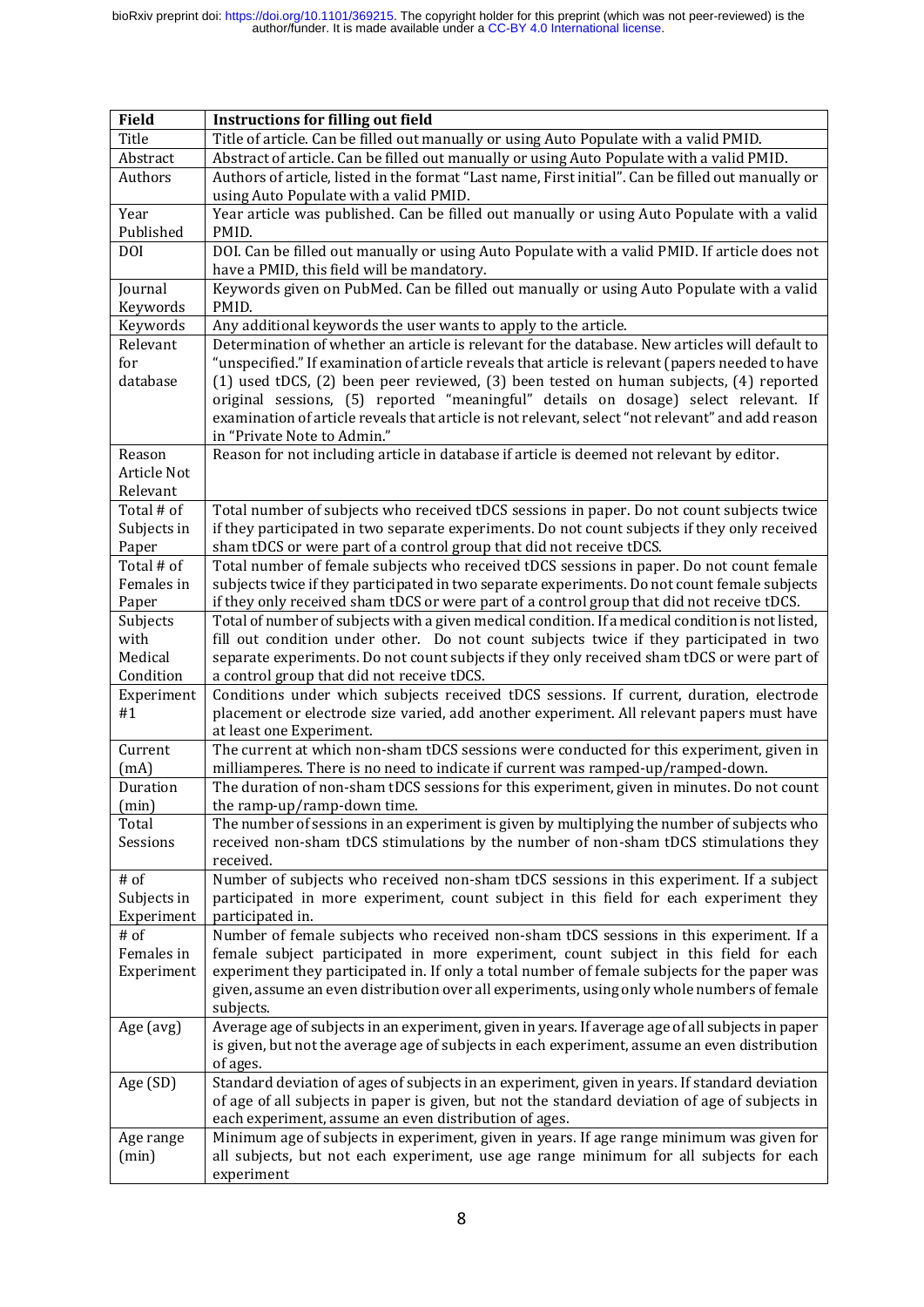| <b>Field</b>                           | <b>Instructions for filling out field</b>                                                                                                                                                                        |
|----------------------------------------|------------------------------------------------------------------------------------------------------------------------------------------------------------------------------------------------------------------|
| Age range<br>(max)                     | Maximum age of subjects in experiment, given in years. If age range maximum was given for<br>all subjects, but not each experiment, use age range maximum for all subjects for each<br>experiment                |
| Electrode                              | Each Experiment must have a minimum of 2 electrodes. Additional electrodes can be added                                                                                                                          |
| #1                                     | using the "Add Electrode" button. Position, Size and Authors Consider fields will appear for<br>each added electrode.                                                                                            |
| Electrode<br>#1 Position               | Position of Electrode #1, using EEG 10-20 system, if possible.                                                                                                                                                   |
| Electrode<br>#1 Size                   | Size of Electrode #1, given in cm <sup>2</sup> .                                                                                                                                                                 |
| Authors<br>Consider<br>Electrode<br>#1 | The type of electrode, as described by the authors of the article, is selected from the options<br>"Nominally Active", "Nominally Return", "Other" or "Unspecified".                                             |
| Electrode<br>#2                        | Each Experiment must have a minimum of 2 electrodes. Additional electrodes can be added<br>using the "Add Electrode" button. Position, Size and Authors Consider fields will appear for<br>each added electrode. |
| Electrode<br>#2 Position               | Position of Electrode #2, using EEG 10-20 system, if possible.                                                                                                                                                   |
| Electrode<br>#2 Size                   | Size of Electrode #2, given in cm <sup>2</sup> .                                                                                                                                                                 |
| Authors<br>Consider<br>Electrode<br>#2 | The type of electrode, as described by the authors of the article, is selected from the options<br>"Nominally Active", "Nominally Return", "Other" or "Unspecified".                                             |
| Sham<br>controlled?                    | Whether an experiment had a sham control group.                                                                                                                                                                  |
| # Subjects<br>in repeated<br>sessions  | Number of subjects in an experiment who received more than 4 non-sham tDCS sessions in<br>a week.                                                                                                                |
| # Weeks of<br>repeated<br>sessions     | Number of weeks that each subject received repeated tDCS sessions.                                                                                                                                               |
| <b>Notes</b>                           | Any additional notes that could be important for the website administrators or other<br>researchers.                                                                                                             |

Without need to register, researchers can use the website to look up information in the database. Individual articles can be searched for by PMID, title, or author. Groups of articles can also be filtered by field (e.g. current, duration, etc.) as well as demographic information and year published. The articles returned for these filters by default will be those marked as relevant and relevance unspecified, but this too can be adjusted by the researcher. The researcher can download the data from the website in standard format, such as an Excel. Work leveraging the website should cite the website (with date of search) and this article.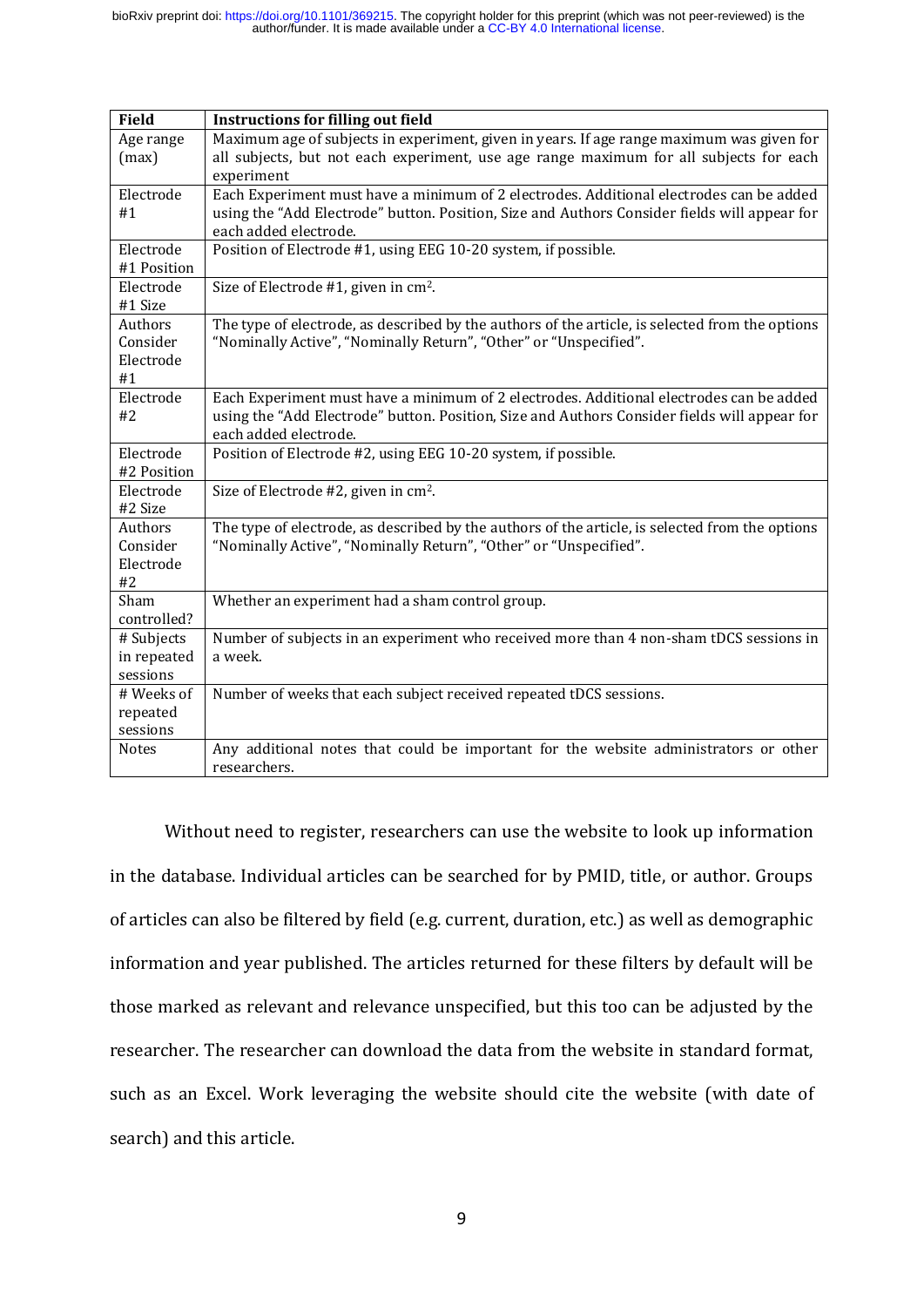## *Initial database manual population*

Papers published before July 1, 2013 were manually data-mined by one investigator, went through a quality control check by at least one other investigator, with any inconsistencies resolved by consensus of authors – with a total of 32,580 sessions extracted from this period [3]. Papers published on or after July 1, 2013 and before Jan 1, 2016 were manually data-mined by a researcher, but the results were not independently verified except a superficial review for consistency and outliers– with a total of 24,033 sessions scored from this period. Papers on or after Jan 1, 2016 and before Jan 1, 2018 were indexed by our automatic search but not data mined, thus papers from this period were marked as "relevance unspecified". Given that the goal of this effort was to design an open database which support ongoing editing by the community, we consider this existing substantial manual data-mining by the co-authors sufficient to: 1) establish a critical mass to encourage ongoing data base use and editing by the scientific community; and 2) identify the suitability of our relevance marking system and database design.

In addition to the general data base inclusion for papers, for only the purposes of our initial manual analysis we applied additional inclusion criterion: (1) used an electrolyte-rich contact material, (2) clearly (unambiguously) reported dosage information and (3) were published in English. These are in addition to inclusion criteria for the database in general.

### **Results**

At the time of this paper, the automatic data-based population (conducted on Jan 1, 2018, and including papers published before Jan 1, 2018) captured 4,713 total papers, the amount of papers published per year can be seen in Figure 1. General information on these papers (PMID; Title; Abstract; Authors; Year Published; DOI; Journal Keywords) was extracted and populated into the tDCS Open Database (tdcsdatabase.com). These papers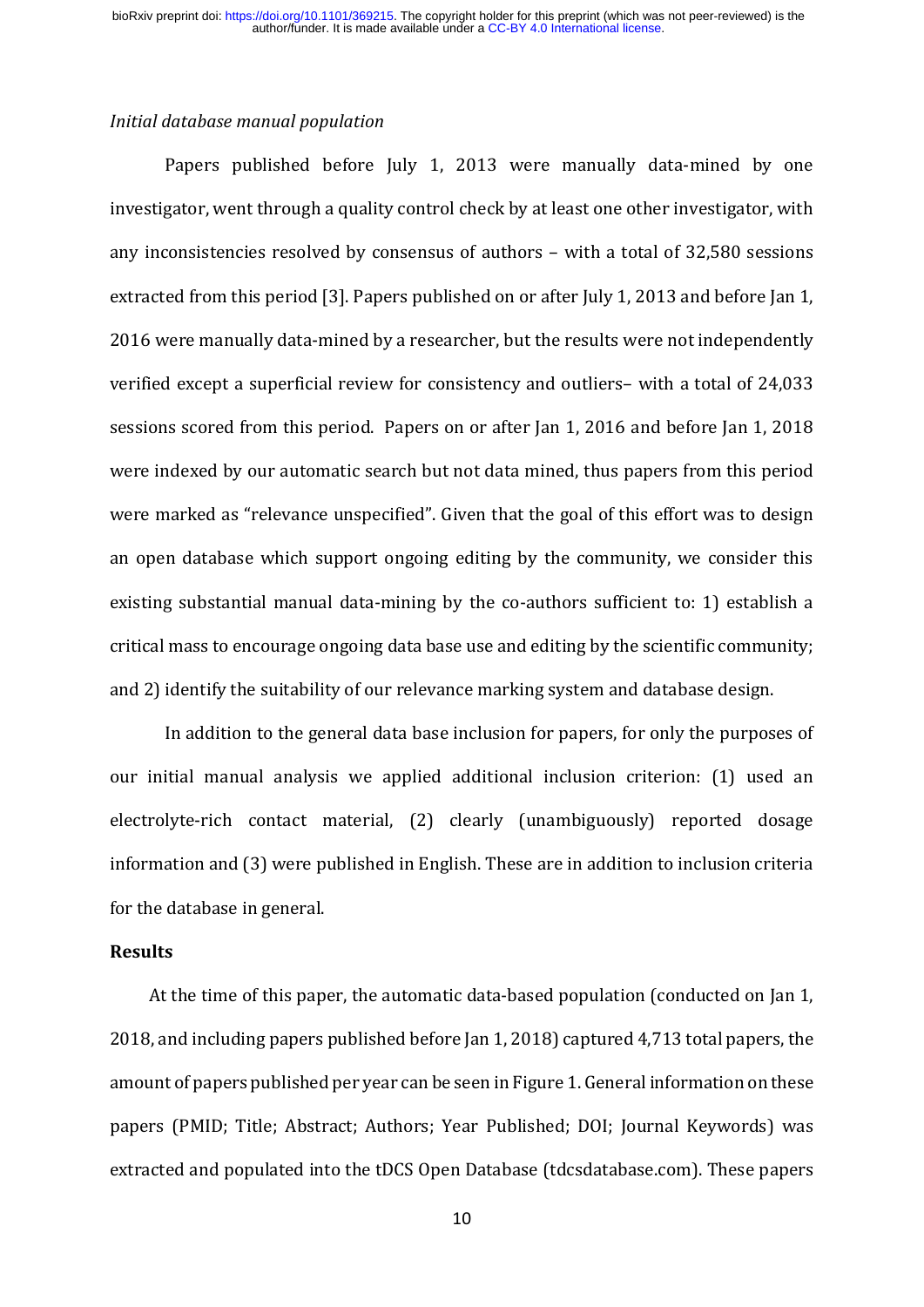do not necessarily meet the relevance criteria for the database; relevance will be determined when the papers are manually reviewed on the website.

Our initial manual analysis for papers published before Jan 1, 2016 and meeting further inclusion criterion (see Methods). From a total of 1,325 papers automatically extracted and given an initial relevance grading for this period, session information from 809 papers was manually entered into the tDCS Open Database. This initial manual aggregation included 56,613 sessions applied across >20,000 subjects. Basic application, dose, and demographic information as reflected in the current data set are shown (Figures 2-4).



Figure 1: Papers published per annum that included tDCS sessions which matched the criteria listed as of January 3rd, 2018. While this establishes an exponential growth trend, it should be noted that the number of papers published after July 1<sup>st</sup>, 2013 (as indicated with a lighter shade of blue) were not independently verified to have met the inclusion criteria, and the number of papers published in 2016 and 2017 (as indicated with the lightest shade of blue) were not sorted for relevance. An exponential trend line based on the data up to 2015 was added.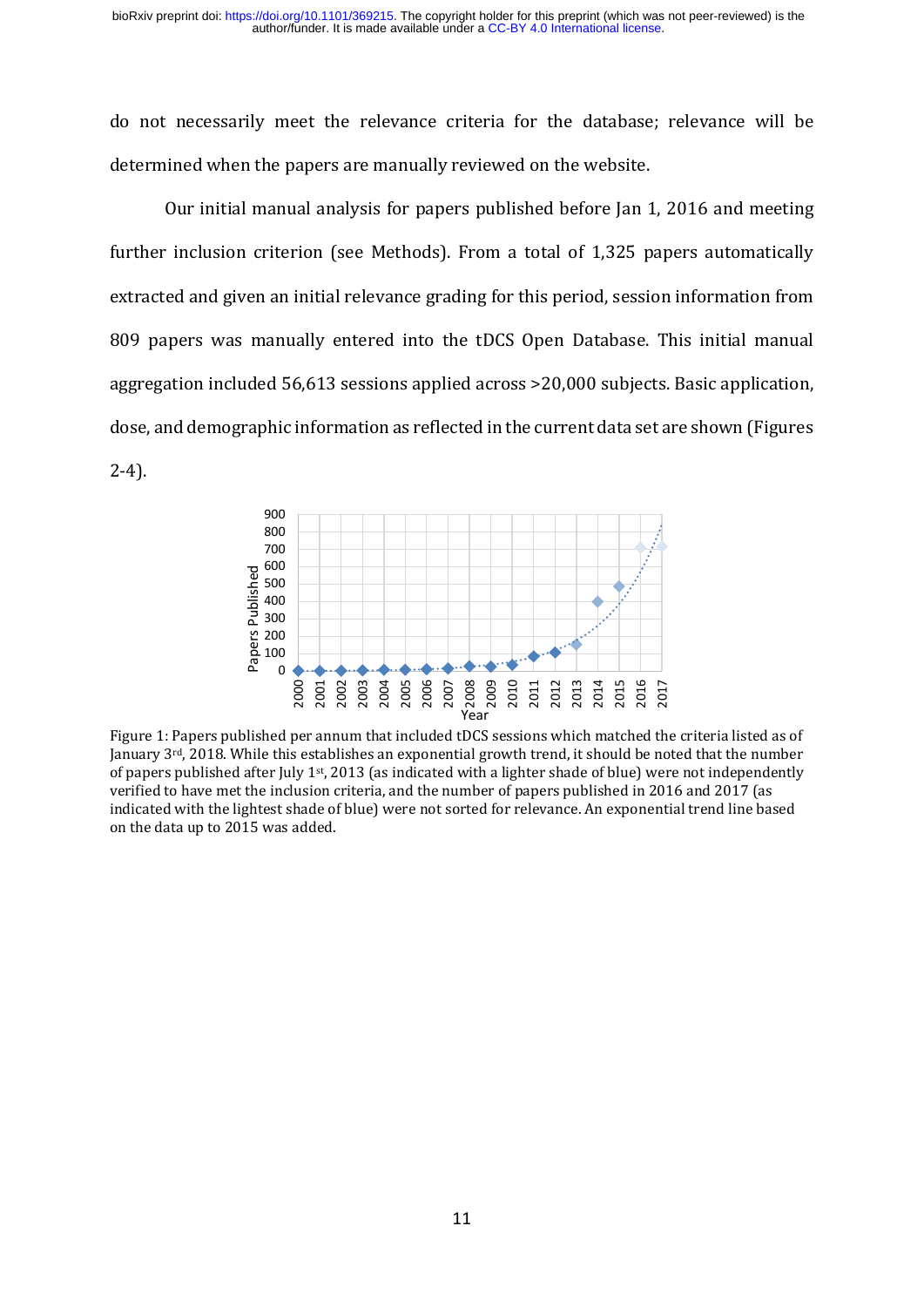

Figure 2: Average Electric Charge (a) and Average Current/Duration (b) vs. Year. Each experimental setup that gave information on the current and duration was evenly weighted in calculating averages. A linear trend line was added. All data are from articles published in or before 2015 and accessed on February 5<sup>th</sup>, 2018.



Figure 3: Number of subjects at an average age, grouped either by year (blue line) or decade (orange bar). If average age was provided, it was applied to all subjects in an experiment. If no average age was provided, the mid-point of age range was used instead. All data are from articles published in or before 2015 and accessed on February 5th, 2018.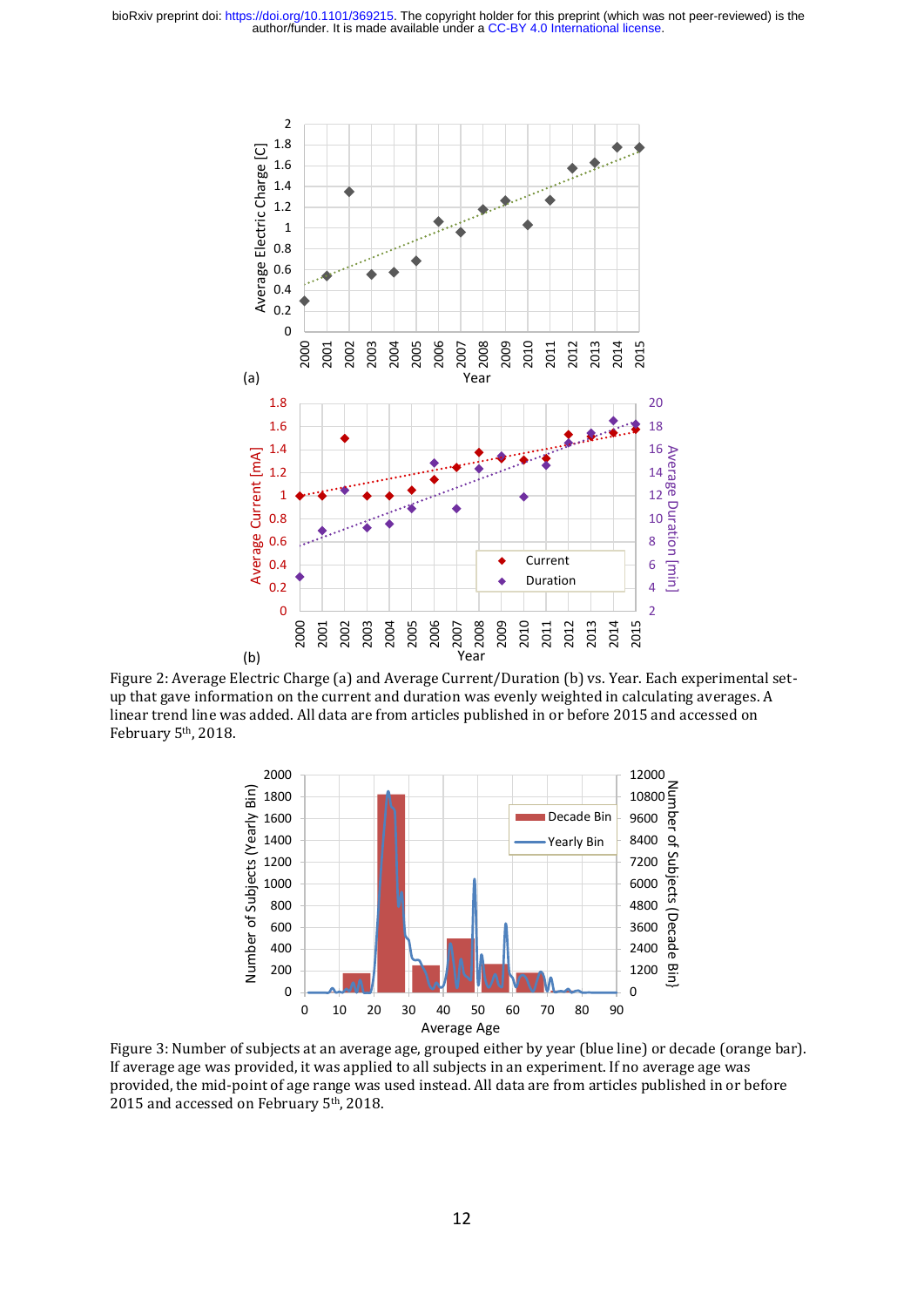

Figure 4: Heat map of tDCS sessions grouped by current and duration for all sessions (a), under 18 (b), over 65 (c), stroke/aphasia (d), depression (e), tinnitus (f). Ages were established using the average age protocol from Figure 3. Stroke/aphasia, depression and tinnitus were chosen because they were the three medical conditions with the highest number of subjects that had undergone tDCS. All data are from articles published in or before 2015 and accessed on February 5th, 2018.

## **Discussion**

The tDCS Open Database goes beyond mere listing of literature search as provided e.g. by PubMed. It provides a structure for searching and combined searching of the key parameters used in tDCS for free without the necessity for individual registration. The portal allows also editing of content by any registered user with record of changes and version control. The advantage is certainly that many contributors can contribute more details as a small editing group, the disadvantage of course no editing of new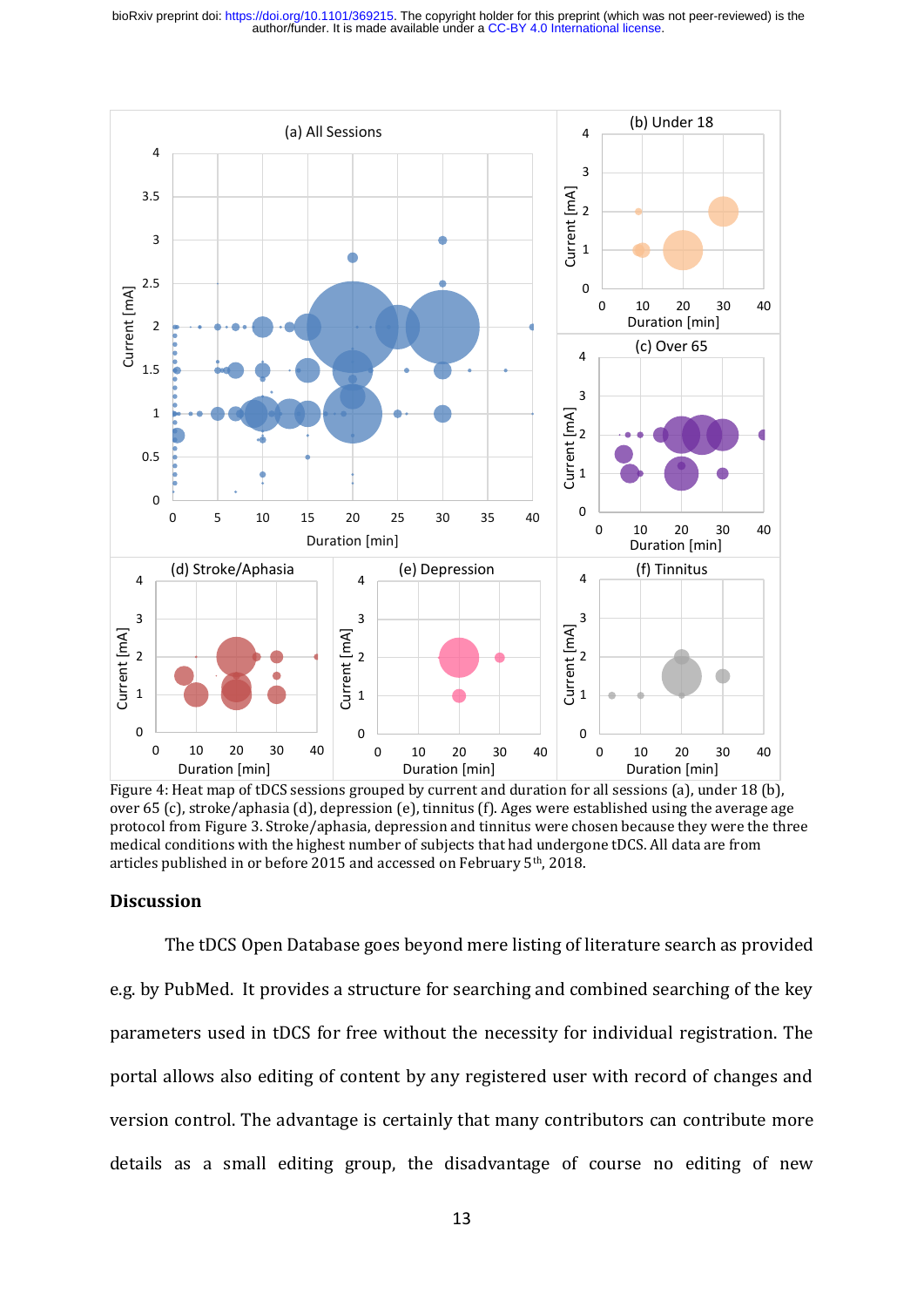contributions such as in a "Wikipedia- like" structure. Edits require approval by an administrator to preserve website integrity (preventing sloppy or malicious additions) and ensure that the data is consistent with the tDCS Open Database guidance (preventing errant fields). We hope database users will revisit entries on an ongoing basic to provide continued quality control. We encourage authors of tDCS studies to search for their articles and contribute to the database by manually editing and controlling the quality of their own article in the database. While allowing for regular updates, version control with complete historical records allows the tDCS Open Database to serve rigorous scholarship (e.g. meta-analysis). Document citing the tDCS Open Database should do so as noting the data of search and data extraction.

The categories and method of indexing tDCS papers were developed by the authors with the goal to balance the completeness and itemization of the summary protocols from thousands of papers. Inevitably, situations will arise where a paper, or combination of papers, presents a conundrum as far as how to complete the existing summary fields. The open comment section for each paper allows at least for a noting of such concerns.

The tDCS Open Database (tDCS-OD) includes embedded tools to filter and extract data, as well as a simple export function to analyze and display data using independent software. Later versions may include embedded data processing and plotting functions. As this code for the tDCS Open Data is itself open source, we invite collective efforts to enhance these tools.